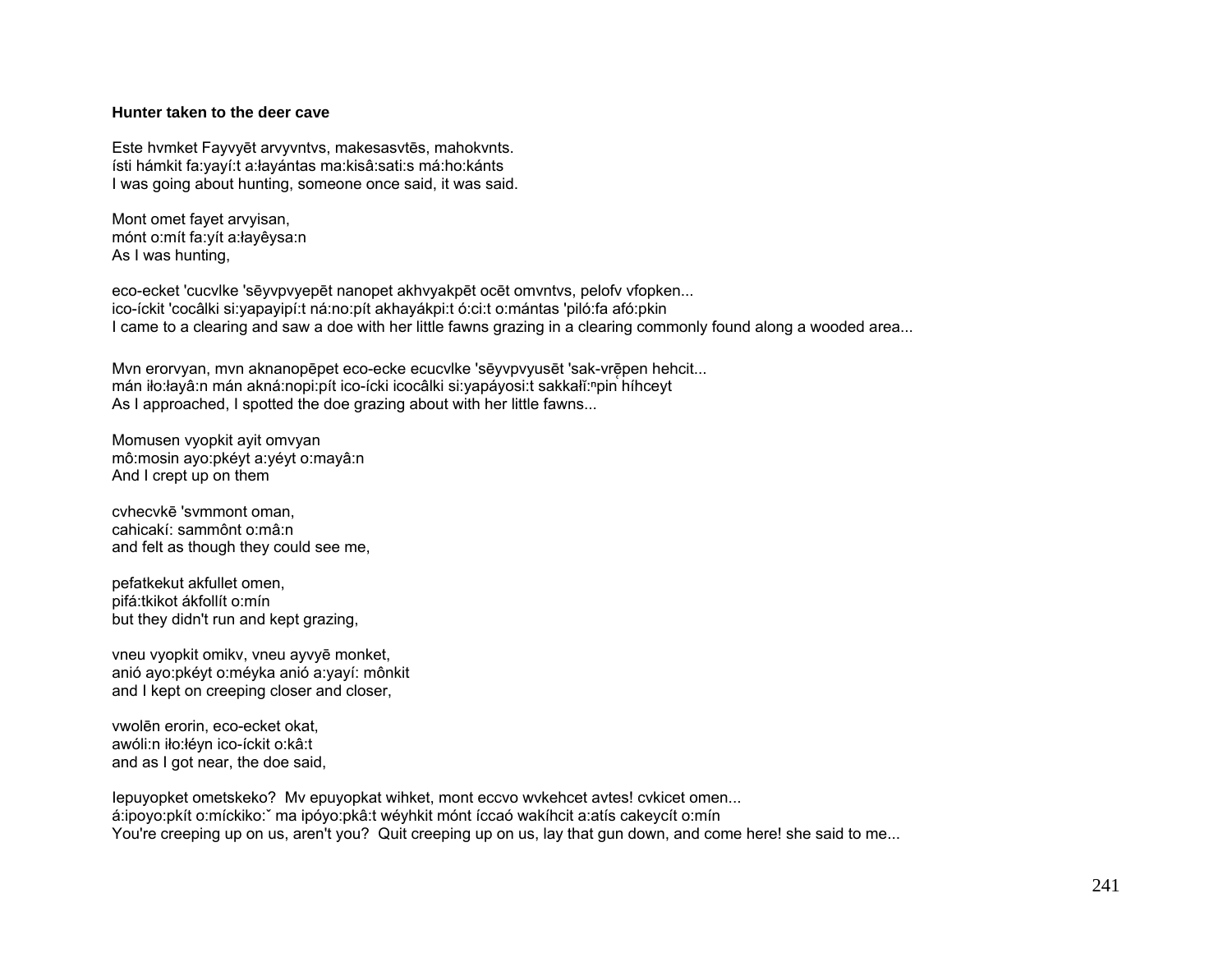Vyopkvyvtē wihket momusen oh-ayit erorin okat, ayo:pkayáti: wéyhkit mô:mosin óhha:yéyt iło:łéyn o:kâ:t So I quit stalking them and walked over to them, and they said,

Pucak-ahyetsken, puncukon vpeyvkēs, cvkicaket omen... pocakkáhyíckin poncokón apiyakí:s cakéyca:kít o:mín Go with us and we'll go to our house...

Momētis os, kihcin... mo:mí:teys ó:s kéyhceyn All right, I said...

Mon omat, vpēyvkēs, mahket, mó:n o:mâ:t apiyakí:s máhkit Well, then, let's go, she said,

vpeyēpen vcak-ayvyvntvs. apíyi:pín acákka:yayántas and they started going and I went with them.

## [new paragraph]

Mont fullet omeyisan, ēkvn-hvoke-rakkot ocēt omvten, mónt follít o:miyêysa:n i:kan-hawki-łákkot ó:ci:t ô:matin And as we were going along, we came to a big cave,

mvn vwēpēt fullēpet ohkvten eroriceyvntvs. mán awî:pit fólli:pít óhkatin iłółeyciyántas and that is where they had come from, and we arrived there.

Mont eroriceyan, Naket estomen resestem awatskehaks? kihocen... mónt iłółeyciyâ:n nâ:kit ísto:mín 'łisístim- a:wá:ckiha:ks kéyho:cín And as we arrived, they were asked, Why have you brought someone?

Estonkut omis. Epuyopket omen resawet ohmēs, makaken... istónkot o:mêys ipóyo:pkít o:mín łísa:wít óhmi:s má:ka:kín It's all right. He was sneaking up on us so we brought him back with us, they said.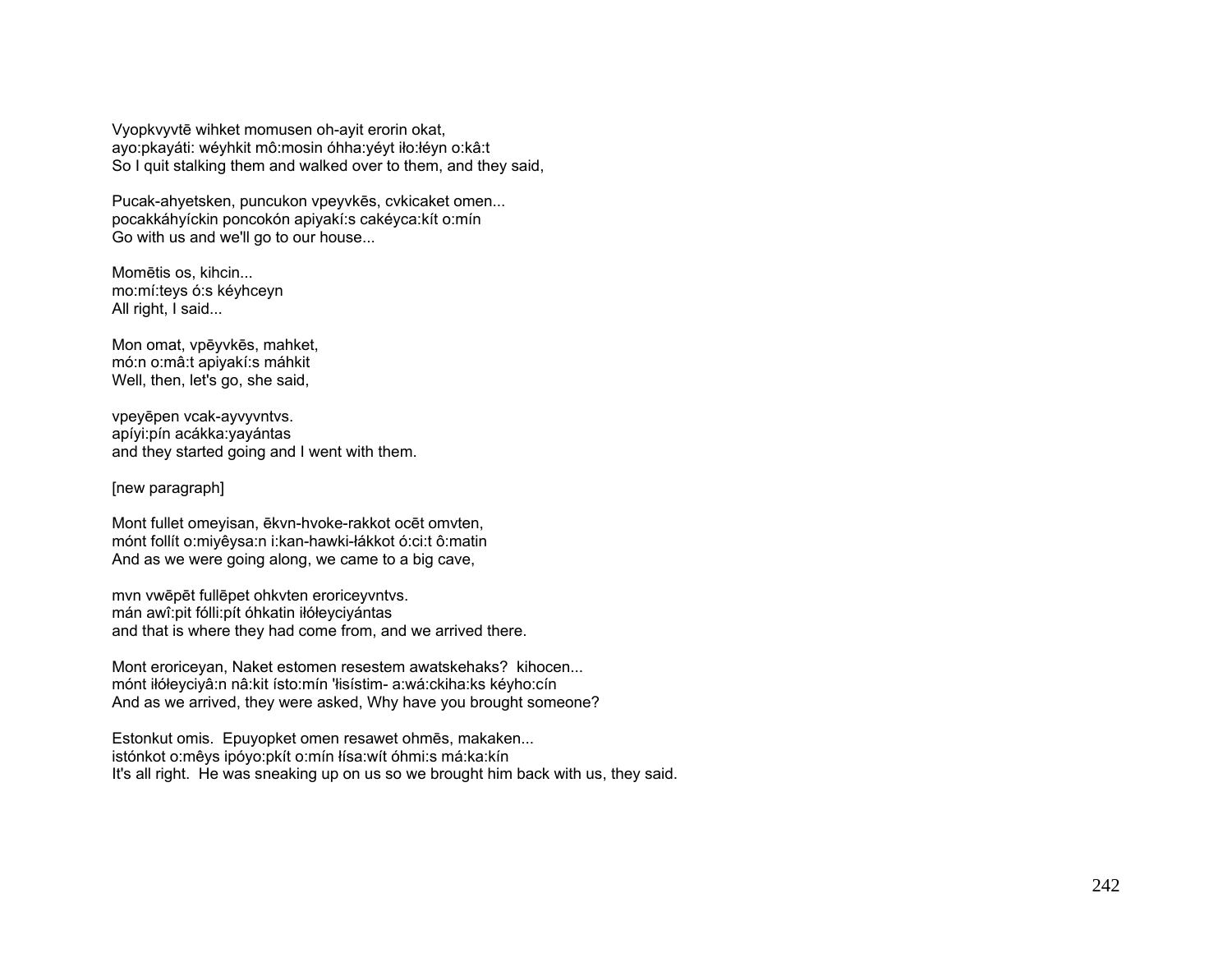Mont omat, likvtētis. mónt o:mâ:t lêykati:têys Well, let him stay awhile.

Estomvranan omēs, cvkicakvntvs. istó:mała:nâ:n o:mí:s cakéyca:kántas Whatever happens will happen, they told me.

[new paragraph]

Momat mv ēkvn-hvoke-rakko resecēyeyat mv of tat mvn eco estomvkēt komvkat mvn wakkepē tayen mo:mâ:t ma i:kan-hawki-łákko łísici:yiyâ:t ma ó:fa-ta:t mán icó isto:makí:t kô:maka:t mán wakkipí: tă:<sup>n</sup>yin Now inside the cave we had entered were deer of all kinds lying everywhere,

eco vculvket os komvkat mvn sopakhvtkē̜pen hēcvyvntvs, makesasvtēs, mahokvnts. icó acolakít ô:s kô:maka:t mán sopakhatkĭ:<sup>ⁿ</sup>pin hi:cayántas ma:kisâ:sati:s má:ho:kánts obviously old deer, I thought, because I saw they were very grey, someone once said, it was said.

[new paragraph]

Mont omen, mvn vpakit likvyvntvs, makvtēs. mónt o:mín mán apâ:keyt leykayántas ma:katí:s In that way I came to live with them, he said.

Mon okakat, Fulletvt puncak-vranet onkv mvt punhoyvnehpen, yefulkepvrēs, cvkicaken likvyvntvs. mó:n oka:kâ:t follitát poncákkała:nít onká mát ponhoyaníhpin 'yifolkipáłi:s cakéyca:kín leykayántas Then they said, It is getting to be time for our get-together, so when that is over, he can return home, they said, and I stayed.

[new paragraph]

Mon ayen mv fulletv makakvtē tat oketv cakket os, makakvntvs. mó:n a:yín ma follitá ma:kâ:kati:-ta:t okíta ca:kkít ó:s má:ka:kántas Time went by and they said that the time for the get-together that they had spoken of was approaching.

Momat mvt eco hosaklan okahkvt hakvntvs. mó:ma:t mát icó hosa:klâ:n okáhkat ha:kántas What they had been talking about was mating time.

Mon momusen mv vretv makakvtē tat momusen cakket os makaket fullvntvs. mó:n mô:mosin ma ałíta ma:kâ:kati:-ta:t mô:mosin ca:kkít ó:s má:ka:kít follántas Suddenly one day they went about saying the day had arrived to go.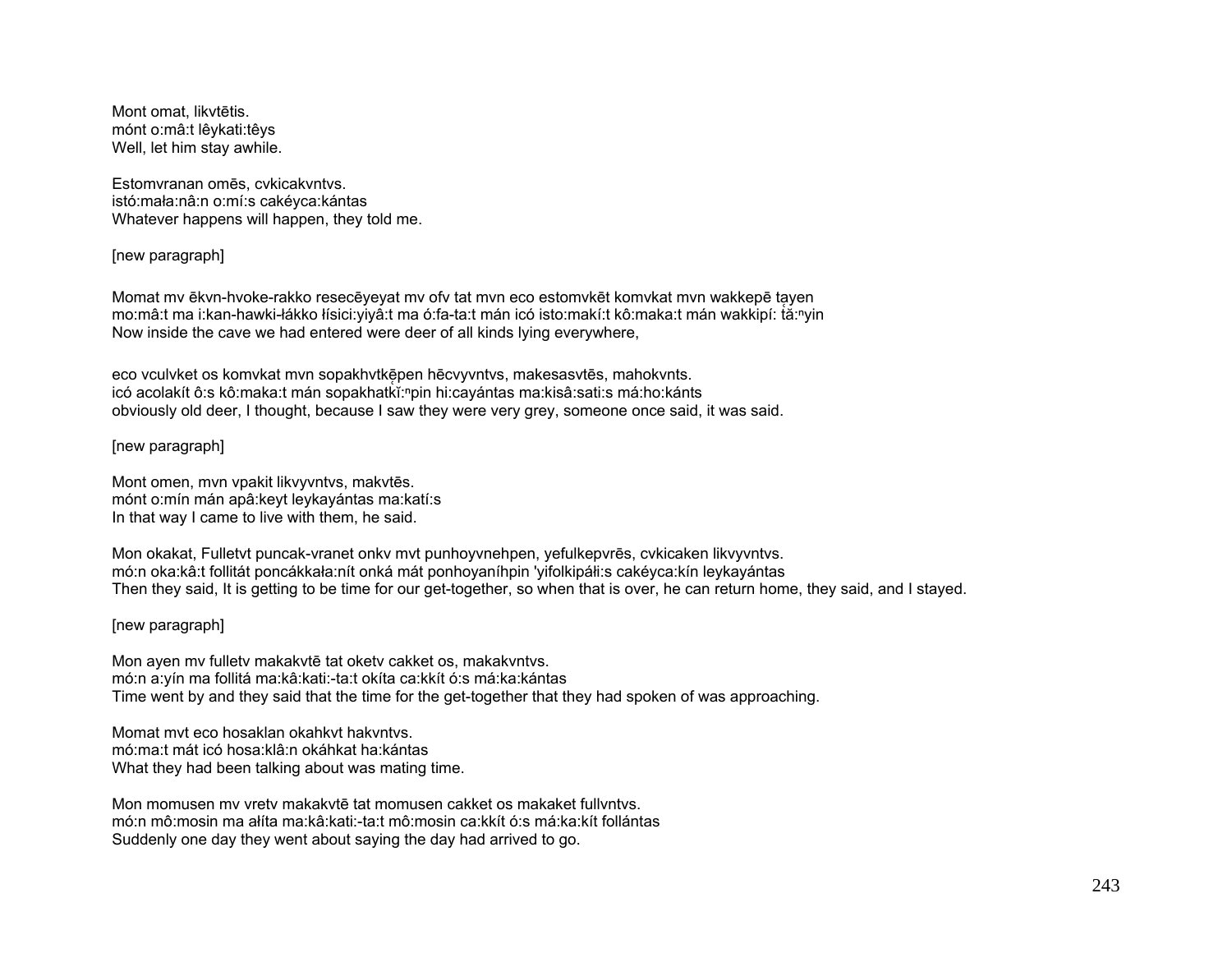Moman kapvn ocetskekut omēpekv kapv tat cem pvleyvrēs. mó:ma:n ká:pan ó:cíckíkot omi:piká ká:pa-ta:t cim- palíyáłi:s Now since you don't have a coat, we'll lend you a coat.

Momet 'sekohlikvo escem pvleyvrēs, cvkicakvntvs. mo:mít sikohléykaó iscim- palíyáłi:s cakéyca:kántas And we'll lend you a headpiece, too, they told me.

Mon mvn okvkēpekv, eco-hoktē tat hvmkusvnton em ossihocen... mó:n mán okáki:piká ico-hoktí:-ta:t hámkosánto:n im- osséyho:cín So just as they had said, they began to let the does come out one at a time...

Mont eco-honvnwvo hvmkusētan ossihocvnton, momusen hoktē tat awihekvntut essumecēpen, vpokeyisan... mónt ico-honánwaó hámkosi:ta:n osséyho:cánton mô:mosin hoktí:-ta:t a:wéyhikántot issomíci:pín apŏ:<sup>ⁿ</sup>kiyeysa:n Then they would let out just one buck, and then the buck would follow the doe and they would disappear together as we sat...

Momusen, Kapv tat yvn kaket os, mahket, avnkahohyen omat, mô:mosin ká:pa-ta:t yán kâ:kit ó:s máhkit a:anka:hóhyin ô:ma:t Then they said, Here is the coat, tossing it to me,

mvt eco-hvrpen okahkvtet avmhohyen vciyit... mát ico-háłpin okáhkatit a:amhóhyin acêyyeyt and they had meant a deerskin, so they gave it to me and I put it on...

Mon Heyvn 'sekohlikvo esliket os, cvkihcet, mvo asvmhoyan, mó:n hiyán sikohléykaó islêykit ó:s cakéyhcit maó a:sámho:yâ:n And they said to me, Here is the headpiece, and handed that to me also,

myt eco yvpe estymahet omen okhohyvtet, mát ico- yapí istamă:<sup>n</sup>hit ô:min okhóhyatit and it was some wonderful antlers that they had lent me,

mvo 'svmhohyen mvo estvmahen 'sekohlicit, vm etetahket ohmen... maó samhóhyin maó istamă: nhin sikohlêyceyt am- ititáhkit óhmin and I put all of this finery on and was ready...

Momusen hoktē tat avm ossicvranet vm punayet okat, mô:mosin hoktí:-ta:t a:am- osséycała:nít ám- pona:yít o:kâ:t Then, as they were going to let the female out, they talked to me, saying,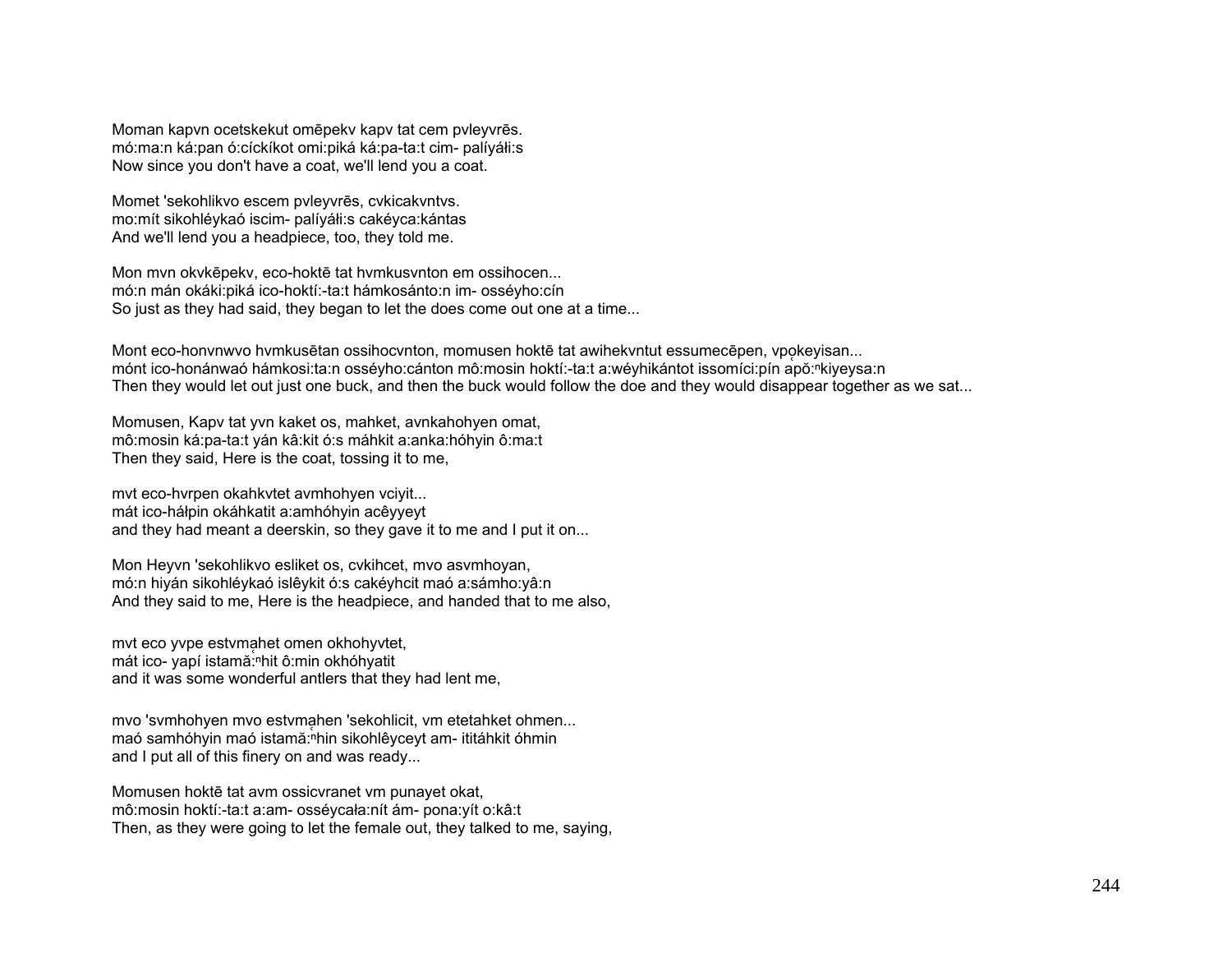Fayviket tayet ont omis fullety myt cakkepet omepeky, fa: vâlkit tă: "vit ónt o: mê vs follitá mát cákki: pít omi: piká At this time there are many hunters, but the get-together is approaching,

fuliyên hoyanê ylket omêtok, folêyyi:n hoya:ní: ălnkit o:mí:to:k and we always do it until everything is done.

myt momvranet ont os. mát mó: mała: nít ónt ó: s so we will this time, too.

Momen heyv kapv cem palevat vcavēcēt eshueretskyrēs. mo:mín hiyá ká:pa cím- pa:liyâ:t aca:yí:ci:t ishóyłíckáłi:s Now you must take care of this coat we are lending you as long as you wear it.

Momen Cyrahohekon kont hēre mahēn ēyvketēcē hēret aret ometskyrēs. mo:mín cała:hohíko:n kônt hǐ:<sup>n</sup>i má:hi:n i:yakití:ci: hǐ:nit a:lít omíckáli:s And take care that you don't get shot.

Momen hytym heyy hoktē cem ossicyraneyat eco-honyntake ēty sasat 'secepenkylēcetyn komet orēn escetepohoyyrēs. mo:mín hatâm hiyá hoktí: cim- osséycała:niyâ:t ico-honantá:ki í:ta sâ:sa:t 'sicipinkali:citán kô:mit ołí:n iscitipo:hoyáłi:s And again there are other young bucks out who will want to take away from you this female we are sending out and who will fight you for her.

Momis cēmeu estofyn 'Sycypenkylēcekon kont orēn cēmeu ietepoyet esaret ometskyrēs, cykicet... mô:meys cí:mió istó:fan 'sacapinkalí:ciko:n kônt olí:n cí:mió a:itípo:yít isa:lít omíckáli:s cakeycít But you will not want anyone to take her from you and you will fight back, they told me...

Momen tayen vm punayet cymomehcet... mo:mín tà:<sup>n</sup>yin ám- pona:yít camomíhcit And they spoke much to me...

Momusen eco-hokte tat aym ossihohcen. mô: mosin ico-hoktí:-ta:t a: am - ossey hó hcin And then they let the doe out for me,

momusen vneu vcohsihohcen vtehkehkit 'sayvyat momusen mvn vcak-arin omvyisan, mô:mosin anió acohseyhóhcin atihkíhkeyt sa:yayâ:t mô:mosin mán acákka:łéyn o:mayêysa:n and I was allowed to come out and went right behind her, and as we went awhile,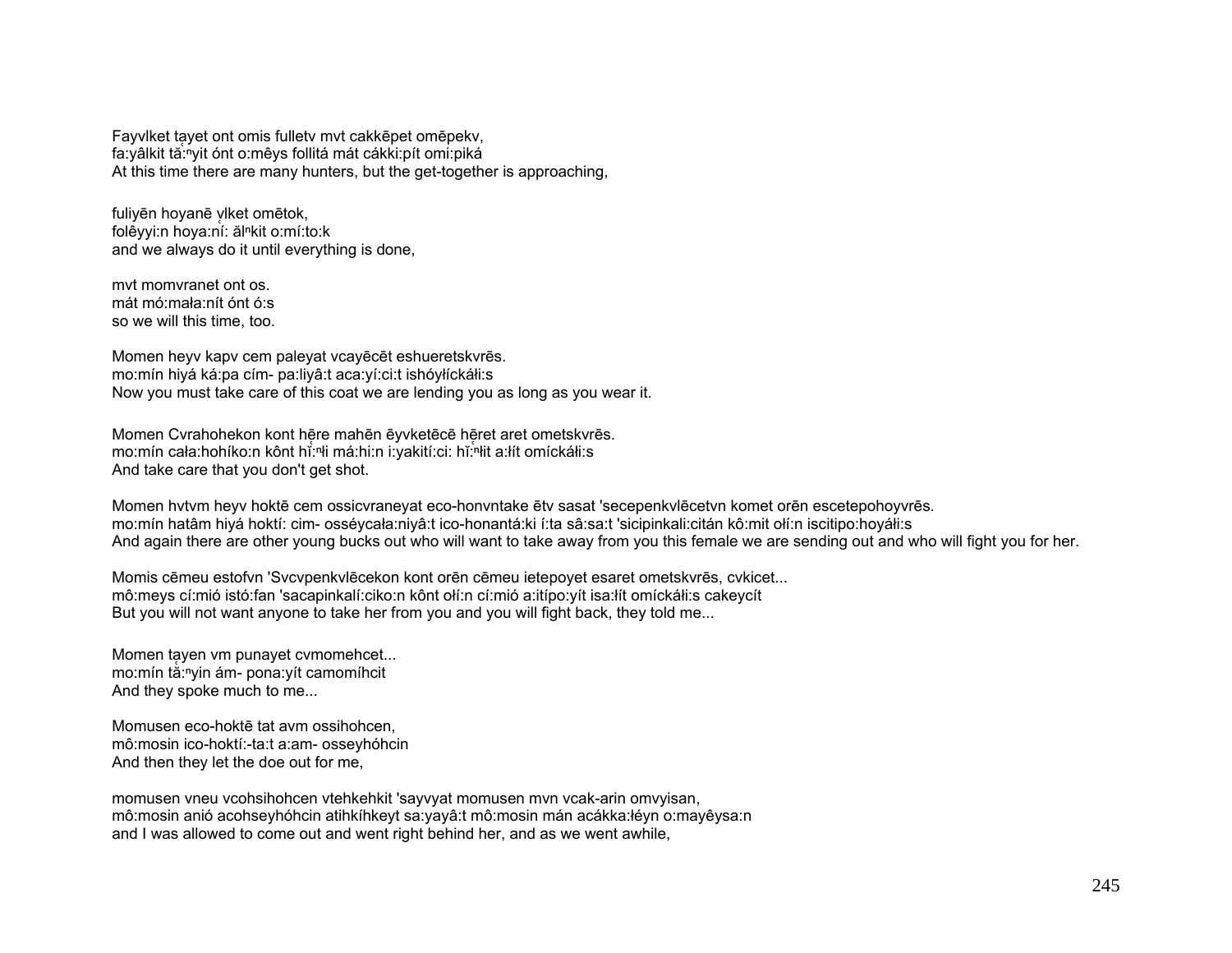mvn momepvranen okephoyen, eco-honvnwvt vr ēpvt ēs komvken 'svcvfaccet omēpat mán mo:mipáła:nín okípho:yín ico-honánwat ałi:patí:s kô:makin 'sacafâ:ccit omi:pâ:t just as I was told would happen, a buck came out from somewhere and came to meet me,

mv hokt ē 'sarvyan 'svcvpenkvl ēcetvn eyahcen... ma hoktí: sa:łayâ:n 'sacapinkali:citán iyáhcin and he wanted to take the female I had away from me...

Momusen mvt momet ont on omat estetepoyetskvr ēs mahket, vm punahohyet om ēpvnkekv, mô:mosin mát mo:mít ónt ó:n o:mâ:t istitipo:yíckáłi:s máhkit am- pona:hóhyit omî:pankiká And then because they had told me that I should fight back if that happened,

momusen vneu ietepoyit omit, mô:mosin anió a:itípo:yéyt o:méyt I fought back

mvo iesem vkoslvy ē vlket omit... maó a:isim- akô:slayi: âlkit o:méyt and seemed to be getting the better of him every time...

Esvrēpit omvyvnkan, pvhcē mahē vlkusen hoyvnēcēn, isáłi:péyt ô:mayankâ:n pahcí: má:hi: ălʰkosin hoyáni:cí:n As we were passing through tall grass,

Nake tat estohmē ont os kont omvyat, nâ:ki-ta:t istóhmi: ônt ó:s kônt o:mayâ:t I thought, Something is not right,

estomē 'svm momat ercep ētkvyan, ísto:mí: sam- mô:ma:t íłcipi:tkayâ:n and as soon as I sensed it, coming to an abrupt stop,

'tetan avm vrotakkuehcet ayusin resvcvwikehpet ohmen wa̞kkin... 'tită:ʰn a:am- ałotakkóyhcit a:yoséyn 'łisacaweykíhpit óhmin wă:ʰkkeyn I felt a hard blow that brought me down and I lay there...

Momusen entakhakv estvmahet vrēpet omehpvtet esvcohsvyaklet 'svcaret, mô:mosin intakhá:ka istamă:ʰhit ałi:pít omíhpatit isacohsayâ:klit sáca:łít It had been [a buck] with a huge rack of antlers and he stood straddling me,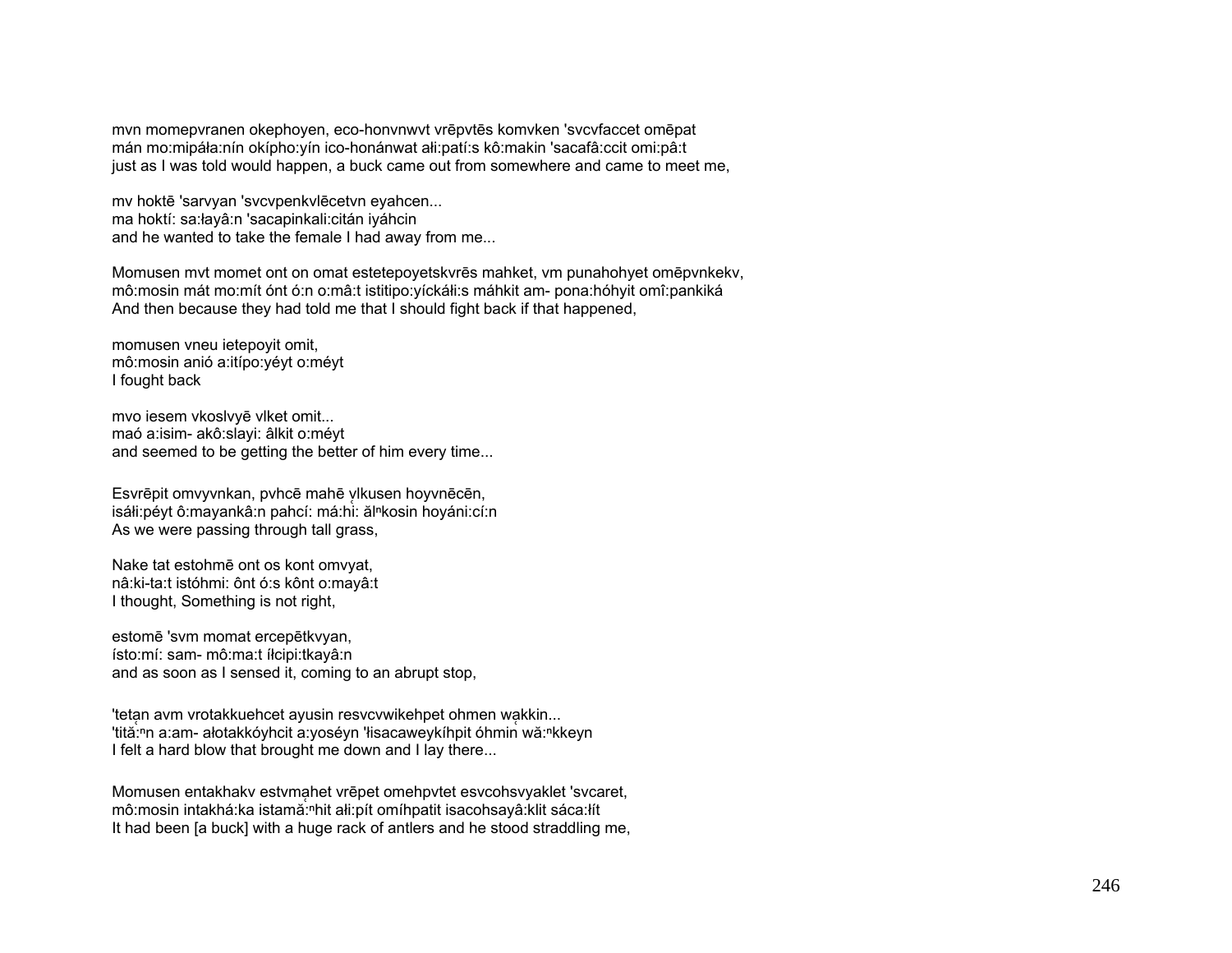momusen vm vsatehpet, kapv tat, momusen vncvwehpet momusen esvkuyiket mô:mosin am- asa:tíhpit ká:pa-ta:t mô:mosin ancawíhpit mô:mosin isakoyêykit and he tore my coat, took it from me, moved away with it,

my kapv tat ē fekēppican erhuyirit vyēpvyvntvs, makesasvtēs. ma ká:pa-ta:t í:<sup>n</sup> fikí:ppeycâ:n iłhoyêyłit ayi:payántas ma:kisâ:sati:s and as he stood there shaking it out, I departed, someone once said.[13]

## [new paragraph]

Momen vyē̜pvyat arit mv ēkvn-hvoke-rakko erorin oman, mo:mín ayĭ:<sup>ⁿ</sup>paya:t a:łéyt ma i:kan-hawki-łákko iło:łéyn o:mâ:n And as I was going I came to the big cave

my kapy vm palē fullytē tat vpokēpen eroryyvntys. ma ká:pa ám- pa:lí: fôllati:-ta:t apo:kĭ:npin iło:łayántas and arrived where the ones who had lent me the coat were sitting.

Mon okat, Kapv tat cencvwephoyehaks? makaken... mó:n o:kâ:t ká:pa-ta:t cincawiphô:yiha:ks má:ka:kín And they asked, Was your coat taken from you?

Vncvwēpet omhos, kicin... ancawî:pit ómhó:s keycéyn It was taken from me, I said...

Hvtvm cem pvleyvrē tis os, cvkicakisat, momusen hvtvm kapv tat vm pvlhohyen momusen hvtvm ayvyvntvs makvtēs. hatâm cim- palíyáłi:teys ó:s cakéyca:kêysa:t mô:mosin hatâm ká:pa-ta:t am- palhóhyin mô:mosin hatâm a:yayántas ma:katí:s We'll lend you another, they told me, and they lent me another coat and again I continued on, he said.

## [new paragraph]

Mont arin mv vretv ocakē makakvtē tat hoyvnvkē poken fullē<sup>n</sup> mónt a:łéyn ma ałíta o:câ:ki: má:ka:katí:-ta:t hoyanakí: pô:kin follí:n And I was still there and the get-together that they spoke of was over

sulkēn retohkvlkaket fullen nanopet akhvyakpē oklanakusan akfullen... solnki:n 'łitohkálka:kít follín ná:no:pít akhayákpi: okla:nă:nkosa:n ákfollín and a great many came together and were grazing in the fresh green clearing...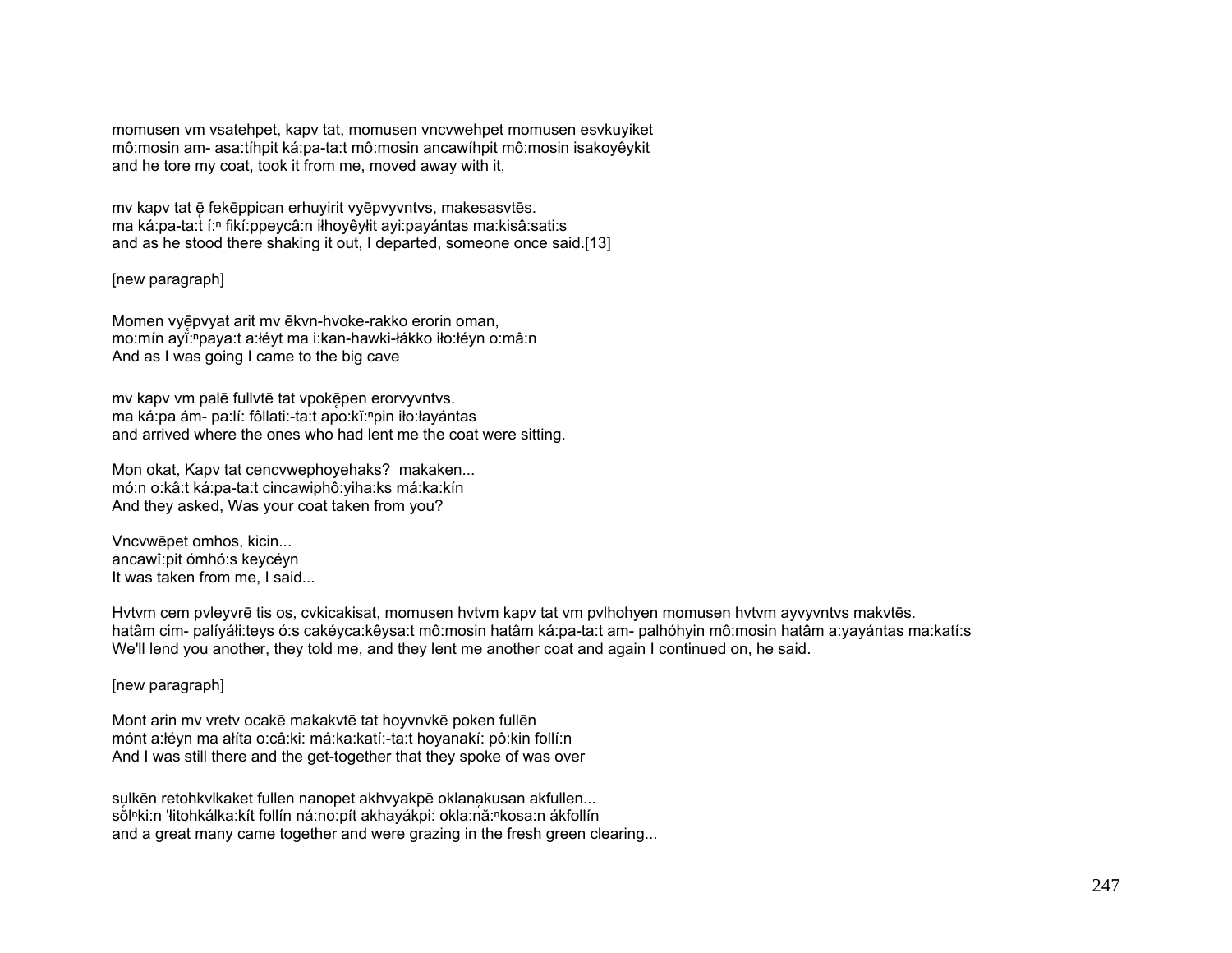Nake tat estos komēsko omēt on omis omē ont nâ:ki-ta:t ístó:s kó:mí:sko: ó:mi:t ó:n o:mêvs ó:mi: ônt Though it appeared everything was all right,

here mahet ēvvketēcvyēt arvyēt omvtētat nanopkyn 'sym vhēret oklanakan vcynokset 'sak-arin, hili- má:hit i:yakití:cayi:t a:łayí:t ô:mati:ta:t na:nópkan 'sam- ahî:łit okla:nâ:ka:n acáno:ksít sákka:łéyn I always watched myself, but I became greedy grazing on the fresh green grass,

hytym atypockathytym ym vrahhet resycywihket... hatâm a:tapô:cka:t hatâm am- ałáhhit 'łisacawéyhkit and then a shot caught me on the side and knocked me down...

Hytym my kapy ym pylhoyytē tat hytym yncywehpet hatâm ma ká:pa am- palhô:vati:-ta:t hatâm ancawíhpit Again the coat that they lent me was taken from me

hytym my kapy yncawat ētan 'sahyet fekēppican, hatâm ma ká:pa ancâ:wa:t i:tá:n sáhyit fikí:ppeycâ:n and again the one that took my coat moved away and shook it,

hytym erhuyirit vyēpvyat vrēpit, hatâm iłhoyêylit ayĭ: "paya:t ałĭ: "peyt and again I got up and left.

hvtvm mv cuko arvyvtē ervlakvyan, hatâm ma cokó a:łaváti: iłála:kavâ:n and again I came to the place where I had been living,

hytym kapy tat cencywephohyehaks? cykicen... hatâm ká:pa-ta:t cincawiphóhyiha:ks cakeycín and again they asked, Was your coat taken from you?

Vn cvwēpet omhos, kicin... an-cawî: pit ómhó: s keycéyn It was taken from me, I said...

Mon omat mucy tat tayēpēs omētok yefulkepetskyrēs. mó:n o:mâ:t mocá-ta:t ta:yî:pi:s o:mí:to:k 'yifolkipíckáłi:s Well, this time is enough: you may now return home.